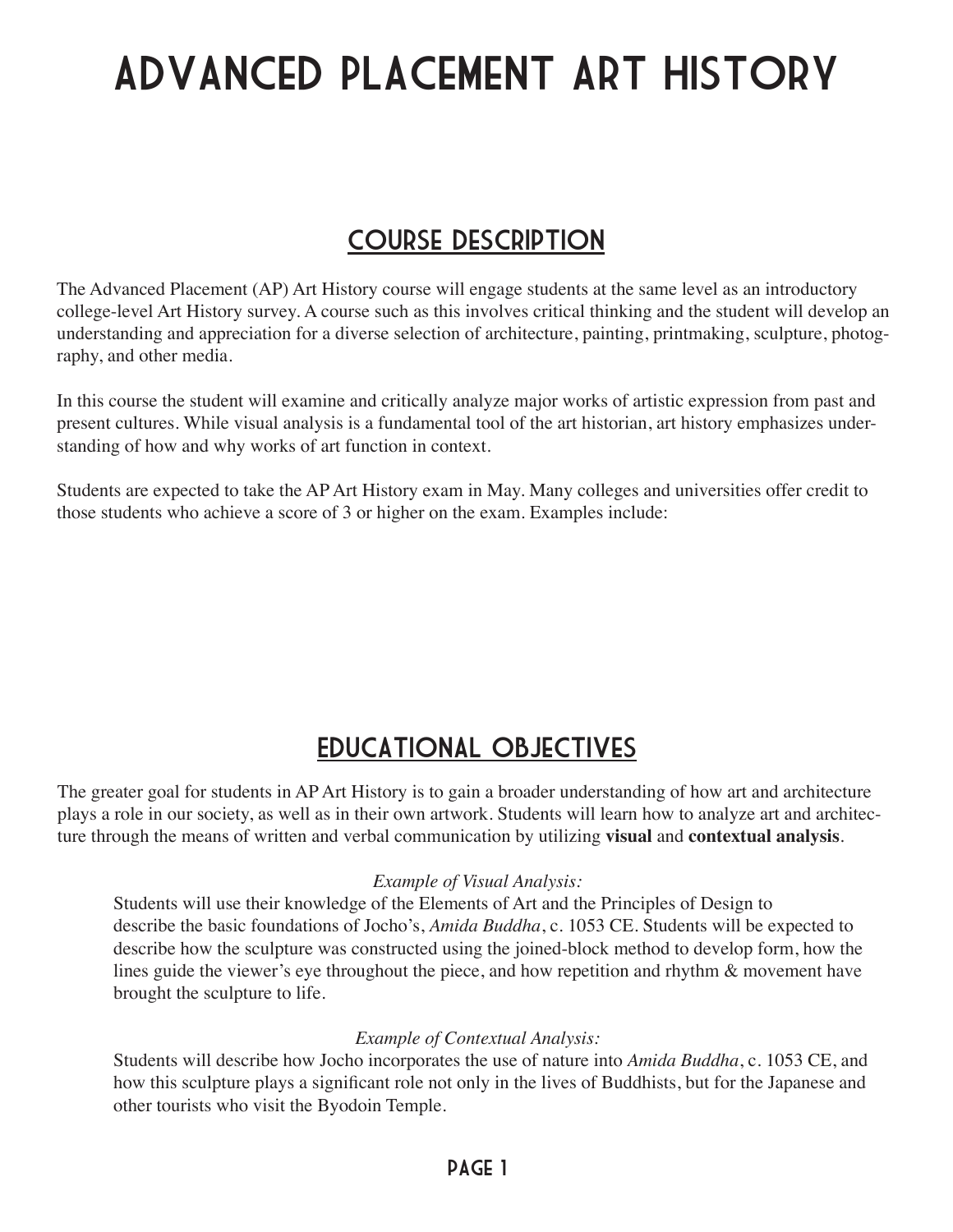#### **SUBJECTS**

A breadth of artwork, cultures, and civilizations will be discussed throughout the AP Art History course, which will cover approximately 2,500 years and six continents. Below are the subjects we will study and the emphasis that will be placed on each subject area per the AP Art History exam:

| <b>Subject Content</b>                                                                                                                                                                                                                                                   | Approximate %                                       | Total % |
|--------------------------------------------------------------------------------------------------------------------------------------------------------------------------------------------------------------------------------------------------------------------------|-----------------------------------------------------|---------|
| I. Ancient through Medieval<br>A. Greece and Rome<br>B. Early Christian, Byzantine, Early Medieval<br>C. Romanesque<br>D. Gothic                                                                                                                                         | $10 - 15\%$<br>$5 - 10\%$<br>$3 - 7\%$<br>$7 - 10%$ | 30%     |
| II. Renaissance to Present<br>A. 14th through 16th Century<br>B. 17th & 18th Century<br>C. 19th Century<br>D. 20th $& 21st$ Century                                                                                                                                      | 12-17%<br>10-15%<br>10-15%<br>10-15%                | 50%     |
| III. Beyond European Artistic Traditions<br>A. Africa<br>B. The Americas (North, Central, and South America<br>C. Asia (Japan, China, Korea, etc.)<br>D. Near East (Iran, Iraq, Afghanistan, etc.)<br>E. Oceania (Australia, Philippeans, etc.)<br>F. Islamic Traditions |                                                     | 20%     |

#### **RESOURCES**

Stokstad, Marilyn, and Michael W. Cothren. Art History, Volume 1. 4th ed. New York: Prentice Hall, 2010. Print.

Stokstad, Marilyn, and Michael W. Cothren. Art History, Volume 2. 4th ed. New York: Prentice Hall, 2010. Print.

Various museum textbooks and museum Internet sites.

### **GRADING**

Below is a breakdown of the types of assignments we will work on and the weight of the assignment as it relates to your overall grade:

Quizes: 20 to 50 points (40% of the Semester grade) Projects/Bellwork: 10 to 100 points (25% of the Semester grade) 9 Weeks Exam: 100 to 120 points (20% of the Semester grade) \*Class Participation: 10 points weekly (5% of the Semester grade)

\* The class participation grade is based on your overall contribution to the class during the week. This includes your alertness in class, willingness to ask and answer questions, and your diligence in taking notes.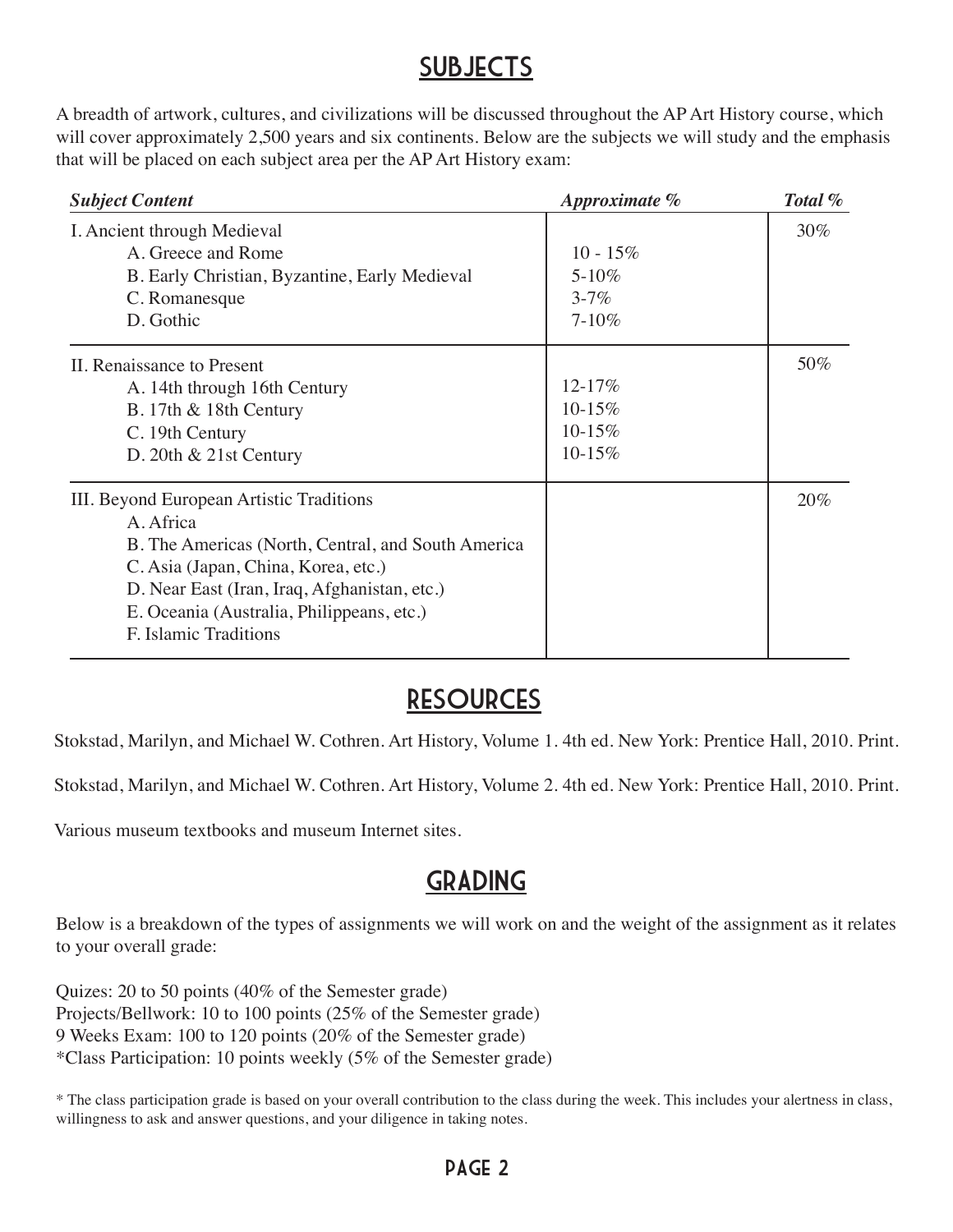### **QUIZZES**

During the course of each chapter we are studying we will take quizzes to review the material. Quizzes range from 20 to 50 points each and account for **40% of your grade**. I want you to learn the information as best as possible, so I allow students to use their written notes on these quizzes. No print outs of notes are allowed. If you miss a class due to illness or school activity I expect you to retrieve these notes from a classmate or online on my school website so that you will be prepared for the quiz. If you miss a quiz, you have two (2) days after you return to school to makeup a quiz. *Make-ups must be done during lunch or before/after school.*

### Bellwork

Several times a week you will be assigned bellwork. These assignments will be on the video screen for you when you come into class and you are expected to complete your response after the bell has rung. These essays and questions mimic what may be found on the AP Art History exam. Bellwork is 25% of your semester grade.

### **PROJECTS**

We will have one major project assignment during each of the 9 weeks. These assignments will help you not only with your knowledge of art history, but will assist in providing you with a greater understanding of how art extends past the realm of textbooks and museums. Projects are 25% of your semester grade.

### **SUPPLIES**

You will need the following supplies for class this year:

1) Pen or pencil

2) Spiral bound notebook for taking notes (solely dedicated to AP Art History)

3) Internet access (The library is open before school, during lunch, and after school if you do not have Internet access at home)

## Class expectations & Rules

1. Please arrive to class on time. If the door is shut, you are late and need to go to the office to obtain a tardy slip.

2. Absolutely no cell phone or mp3 player use. This includes texting, talking, video games, or listening to music.

3. Please come into class calmly and be ready to start once the bell rings.

4. You share your desk with four other students, so please treat your desk as you would if you had your own office. Refrain from writing, carving, or drawing on the desk. You will be responsible for cleaning or repairing your desk if you alter it in anyway.

5. I expect everyone to be able to work in an environment that is void of any slurs or derogatory comments that demean another student, person, or group of people. This includes comments pertaining to one's style of dress, race, gender, or sexual orientation. There is absolutely no tolerance on this issue.